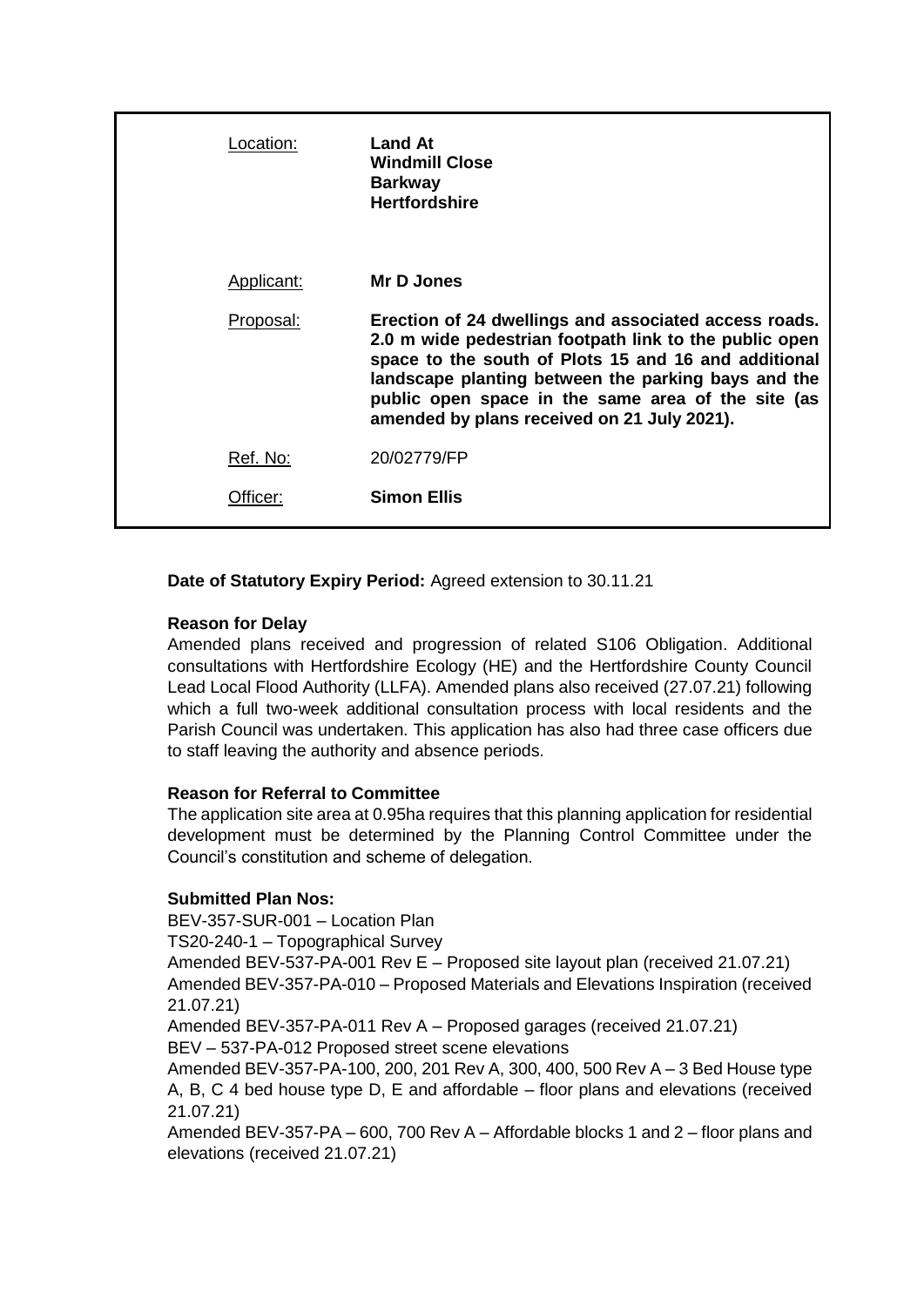Amended BEV 357-PA-800 Rev A – 4 be house type  $F -$  proposed floor plans and elevations

SK02 Rev A – Swept path analysis for refuse vehicle

## **Associated Documents:**

Archaeology Report Air Quality Assessment Ecology Assessment (additional supporting information received in phases) Addendum to Preliminary Appraisal (Ecology) Flood Risk Assessment (additional supporting information received in phases) Transport Statement Arboricultural Report Phase I Desk Study and Phase II Site Investigation Report (contaminated land) Design and Access Statement (DAS) Planning Statement Landscape and Visual Appraisal Sustainability Report

# 1.0 **Policies**

# 1.1 **North Hertfordshire District Local Plan No. 2 – with Alterations (Saved Policies):**

Policy 6 'Rural Area Beyond the Green Belt' Policy 7 'Selected Villages' Policy 14 'Nature Conservation' Policy 26 'Housing Proposals' Policy 55 'Car Parking Standards' Policy 57 'Residential Guidelines and Standards'

# 1.2 **National Planning Policy Framework (NPPF) (July 2021):**

In total but in particular: Section 2 'Achieving Sustainable Development' Section 4 'Decision Making' Section 5 'Delivering a Sufficient Supply of New Homes' Section 8 'Promoting Healthy and Safe Communities' Section 11 'Making Effective Use of Land' Section 12 'Achieving Well Designed Places' Section 14 'Meeting the Challenge of Climate Change, Flooding and Coastal Change' Section 15 'Preserving and Enhancing the Natural Environment' Section 16 'Conserving and Enhancing the Historic Environment'

#### 1.3 **Supplementary Planning Documents:**

Vehicle Parking Provision at New Development (SPD – 2011) Design SPD Planning Obligations SPD (November 2006)

## 1.4 **Submission Local Plan (2011-2031) (with Modifications): Section 2 – Strategic Policies**

SP1 - Sustainable development in North Hertfordshire;

- SP2 Settlement Hierarchy;
- SP6 Sustainable Transport
- SP8 Housing;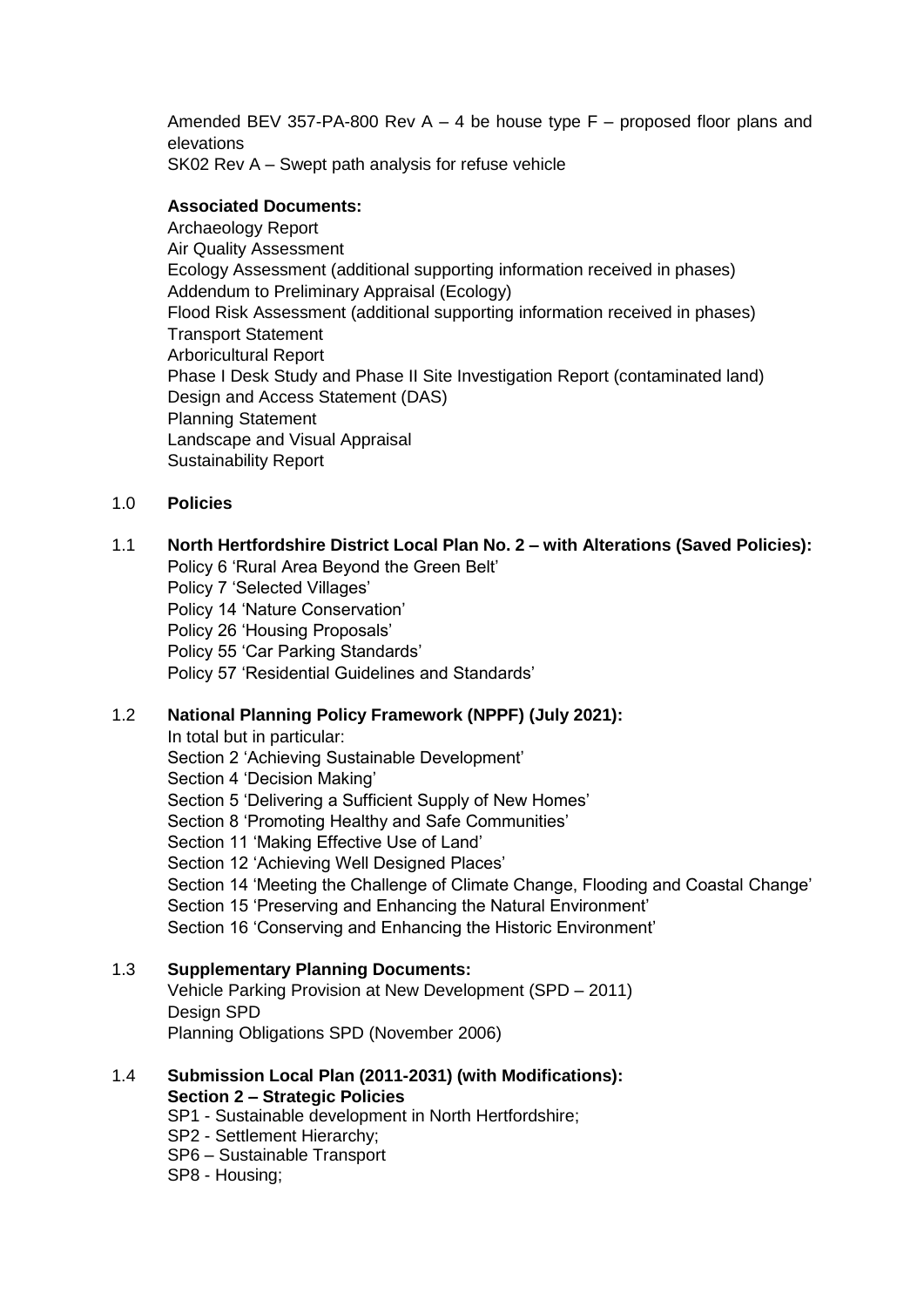- SP9 Design and Sustainability;
- SP10 Healthy Communities;
- SP11 Natural resources and sustainability;
- SP12 Green infrastructure, biodiversity and landscape;
- SP13 Historic Environment

#### **Section 3 – Development Management Policies**

- BK2 Proposed Site Allocation
- T1 Assessment of transport matters
- T2 Parking;
- HS3 Housing mix;
- HS5 Accessible and Adaptable Housing
- D1 Sustainable design;
- D3 Protecting living conditions;
- NE1 Landscape;
- NE4 Protecting Open Space;
- NE5 New and improvement public open space and biodiversity;
- NE6 Designated biodiversity and geological sites;
- NE7 Reducing flood risk;
- NE8 Sustainable drainage systems;
- NE9 Water Quality and Environment;
- NE10 Water Framework Directive and Wastewater Infrastructure;
- NE11 Contaminated Land
- HE1- Designated Heritage Assets
- HE4 -Archaeology

#### 2.0 **Site Planning History**

2.1 None

#### 3.0 **Representations:**

- 3.1 **Technical and Statutory Consultees: Hertfordshire County Council (Highways):**
	- No objection suggested conditions out below **(see recommended condition nos. 6- 11)**. Also require a £28,500 contribution towards DDA access improvements to public transport in the local area.

# 3.2 **Hertfordshire County Council (Growth and Infrastructure and Fire and Rescue):**

Require the following elements on a S106 Obligation: Middle Education - £38,927 (index linked) towards the expansion of King James Academy and upper education of £41,964 towards expansion of the same school; Youth provision - £1,185 towards improvements to the Royston Youth People's Centre; Library provision - £4,396 towards expansion of Royston Library; Fire Hydrant provision across the development site.

#### 3.3 **Hertfordshire County Council (Lead Local Flood Authority):**

After a series of objections to various amendments to the Flood Risk Assessment withdrew their objections prior to the preparation of this report. Suggested conditions. **(see recommended condition nos.16+)**.

#### 3.4 **Hertfordshire County Council (Historic Environment – Archaeology):** No objection. Suggested condition **(see recommended condition no. 13)**.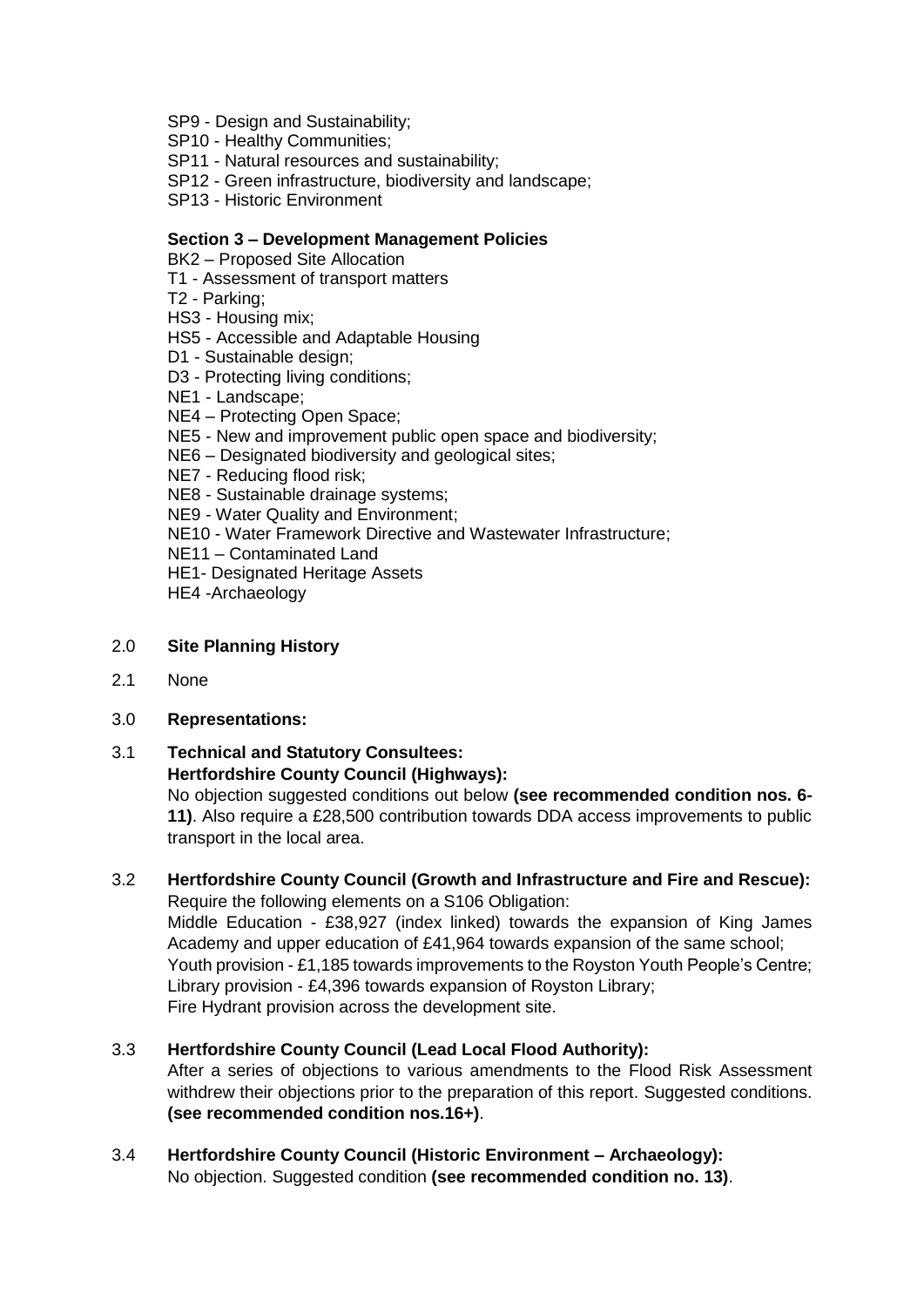# 3.5 **Hertfordshire County Council (Ecology):**

After a series of objections to the applicants evolving Ecology Study for the site, finally withdrew their objections prior to the preparation of this report. Request additional information to be provided by a suitably worded planning condition relating to the management and maintenance of on-site landscaping and associated biodiversity **(see recommended condition no. 12).** Also require an off-site biodiversity net gain payment of £72,670 to be secured via an associated S106 Obligation.

#### 3.6 **Herts and Middlesex Wildlife Trust:**

Again, originally objected to the first version of the Ecology report but following further clarifications withdrew their objection and note the retention of hedgerows proposed in the scheme as the main feature to secure biodiversity on this site.

# 3.7 **Environment Agency (Contaminated Land and Controlled Waters):**

No objection. Suggested conditions **(see recommended condition no. 14)**.

# 3.8 **Housing Supply Officer (NHDC):**

Accepts the proposal for eight affordable housing units within this scheme (5 two bed and 3 three bedroom units) of which five would be affordable rent and three intermediate tenure. This equates to a policy compliant 35% affordable housing offer from this scheme. Also notes that as Barkway has a population of less than 3000 staircasing rights for affordable rent and intermediate tenure can be limited to a maximum of 80% (70% limit for affordable rent for three bed units) of the market value which ensures the units can remain as affordable housing in perpetuity through the S106 Obligation.

# 3.9 **Environmental Protection – Air Quality (NHDC):**

Requests conditions and informatives to secure an appropriate provision of EV charging point across the site **(see recommended condition no. 15 and informatives).**

#### 3.10 **Environmental Protection – Contaminated Land (NHDC**):

Recommends conditions requiring notice and remediation of any contaminants found during construction on this low risk site **(see recommended condition no. 14)**

#### 3.11 **Environmental Health – Noise (NHDC):**

Requires a condition seeking details of a construction management plan to avoid nuisance during the construction phase **(see recommended condition no. 11)**

#### 3.12 **Environment Agency:**

No meaningful comments received. Control of over contamination of controlled waters can be secured through the condition recommended by NHDC Environmental Protection **(see recommended condition 14)**. Surface water flood issues dealt with by LLFA.

#### 3.13 **Barkway Parish Council:**

Concern that the proposed development will generate additional demand for on street car parking on Barway Road, adding to congestion. Consider that the Local Plan indicative figure of 20 dwellings on this proposed site allocation should be adhered to in order to limit the level of overspill car parking.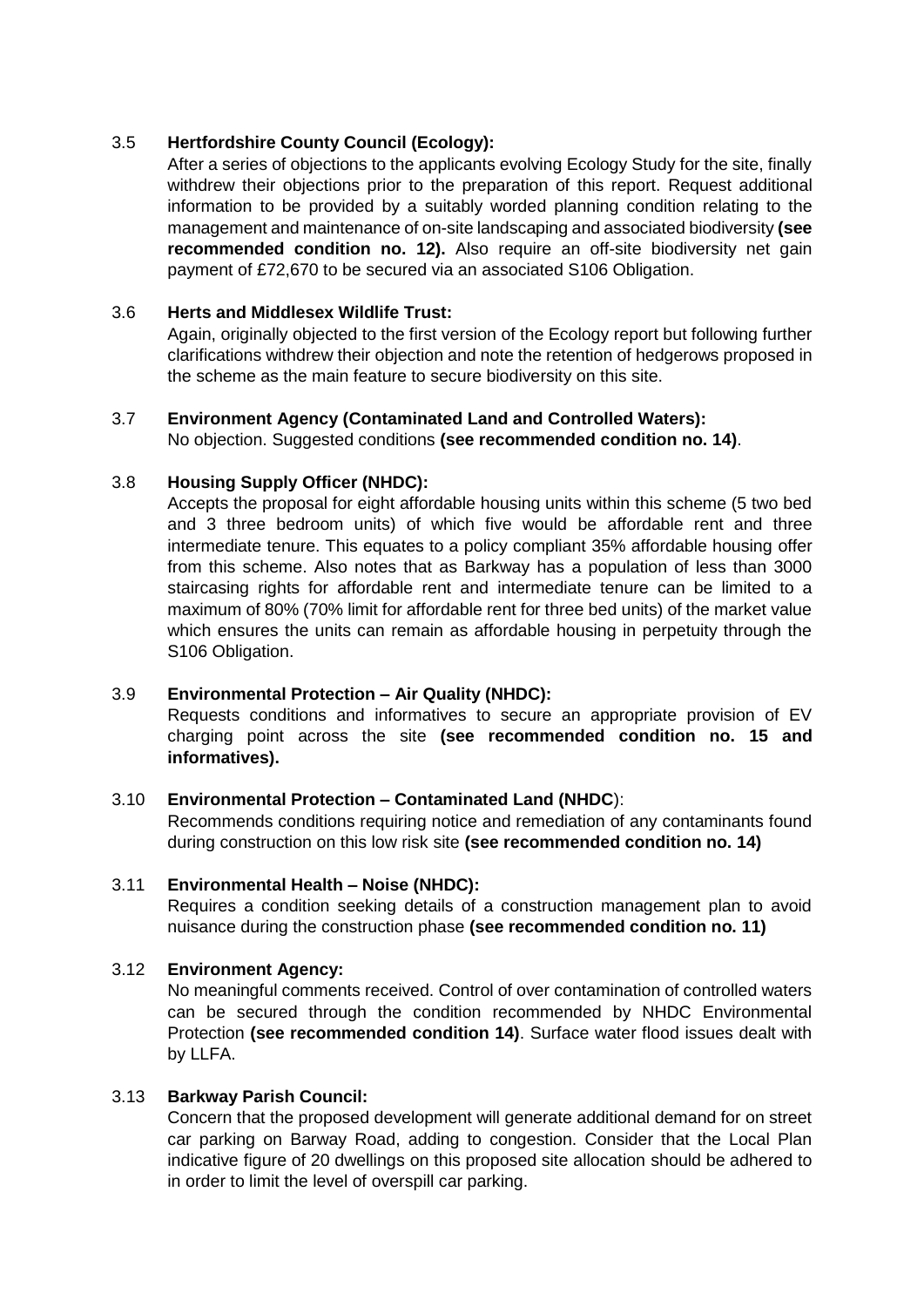# 3.14 **Public Comments:**

Full details can be viewed on the Council's website and Members are advised to read comments posted on the website. However, a brief summary of views expressed is set out below:

- Loss of daylight and sunlight, particularly to 5 Millcroft Court;
- Harm to local amenity;
- Development here would harm the village character;
- Poor local infrastructure to cope with this level of growth;
- Lack of local facilities to sustain associated increase in population;
- Lack of local employment opportunities so few local jobs for increased population;
- Excessive traffic and congestion on Windmill Close and on street car-parking already, and this will worsen that problem;
- Insufficient car parking planned within the development;
- Plots 10 and 16 would harm local trees;
- Impact on biodiversity and local wildlife;
- Poor housing mix for local needs.

#### 4.0 **Planning Considerations**

#### 4.1 **Site and Surroundings**

- 4.1.1 The application site comprises two fields accessed off the North Eastern edge of Windmill Close, Barkway. The field off the eastern edge of Windmill Close is an area of informal open space which leads to a more actively maintained area of open space and play space to the east of the application site, to the rear of Royston Road, further to the East. This more actively maintained area of open space is outside the planning application site and would therefore be retained. The field to the north of Windmill Close rises to the fields beyond toward the location of the prominent telegraph tower which dominates the landscape in this locality. This second, larger field is not in active use as public open space but is not farmed either. This second field is larger in area and contains a disused small building in the far north west corner of the site.
- 4.1.2 The site is bordered by the existing housing estate development of Windmill Close to the south, the open space and then the houses along the western side of Royston Road to the east and open countryside to the north and north west. This edge of the settlement location is on lower ground to the higher countryside to the north. The northern and western boundaries of the site are well screened with significant hedgerow and tree belts.
- 4.1.3 The existing dwellings along Windmill Close are all of the same era (1960s/70s) and are of red brick and a mix of two storey detached and semi-detached houses and bungalows. The dwellings on the northern side of Windmill Close (which would adjoin the proposed affordable housing cluster) are two storey, whereas the dwellings on the far edge of the existing settlement on the western side of Windmill Close are bungalows.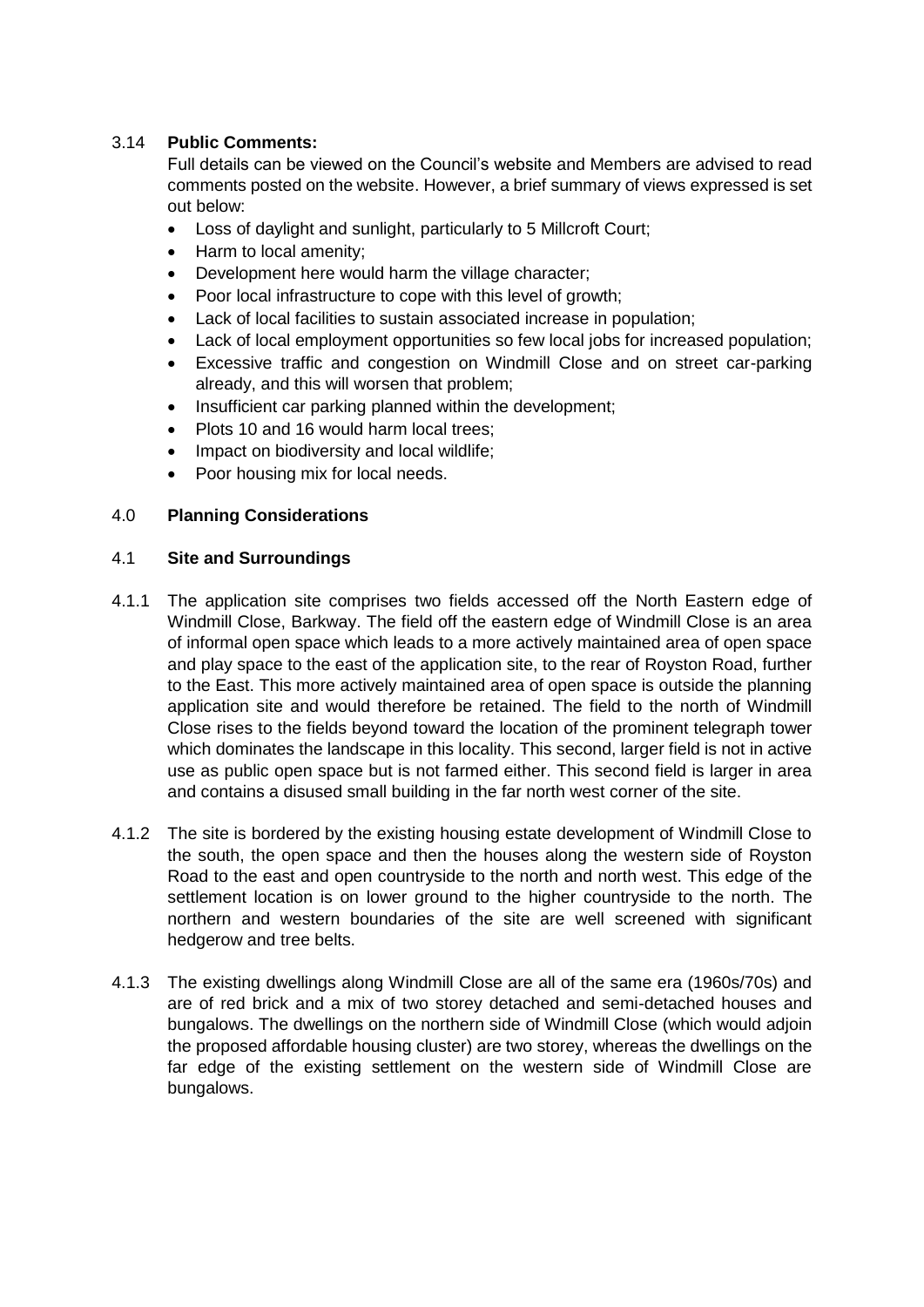# 4.2 **The Proposals**

- 4.2.1 Full planning permission is sought for the development of 24 no. dwellings on this site and associated servicing and infrastructure. The proposed accommodation mix would be as follows: 2 x 2 bedroom market units; 6 x 3 bedroom market units, 10 x 4 bedroom market units; 6 x 2 bedroom affordable units and 2 x 3 bedroom affordable units. The proposal also includes associated roads, footpaths, fencing and 67 off street car parking spaces as a mixture of garages, driveways and visitor spaces. The proposed affordable housing would be located in one block located immediately off the eastern edge of the existing Windmill Close Hammer head.
- 4.2.2 The house types would consist of a mix of two storey detached, terrace and semidetached units. The built form includes some detached and attached garages as well as off street driveways and car parking spaces. The design and form can be described as fairly standard two storey house types, with some gable features, and all with pitched roofs. Proposed finishing materials include red brick and dark grey cladding for the elevations, concrete roof tyles and UPVC grey window and door materials.
- 4.2.3 The proposed plots are of varied size, with the smaller plots located closest to the existing dwellings along Windmill and the more generous lower density plots located to the north closer to the open countryside.
- 4.2.4 A reasonable landscape buffer is proposed around the perimeter of the site on the countryside edge, to preserve the well established tree and hedgerow belt that surrounds the countryside border of this. There is also space for some on street landscaping and planting within the garden areas. Amended plans received in July 2021 show a clearly identifiable footpath link to the north of one of the proposed estate roads linking the site to the existing open space located to the east of the application site.

# 4.3 **Key Issues**

- 4.3.1 Taking account of the relevant development plan policies and other material considerations listed above, including the latest version of the NPPF and the emerging Local Plan (now at a very advanced stage of preparation) together with the representations also listed above I consider the main issues to be addressed in the determination of this planning application are as follows:
	- The principle of development on the site and the overall policy basis for any decision;
	- Whether the associated loss of open space is acceptable under Policy NE4 of the emerging Local Plan;
	- Whether the design, layout and form of the development is acceptable in relation to the character of the locality and wider countryside beyond;
	- Whether the proposed development would create acceptable living conditions for future occupiers and maintain acceptable living conditions for residents within the surrounding area;
	- Whether sufficient and accessible car parking would be provided within the proposed development and that movement around the site would be safe and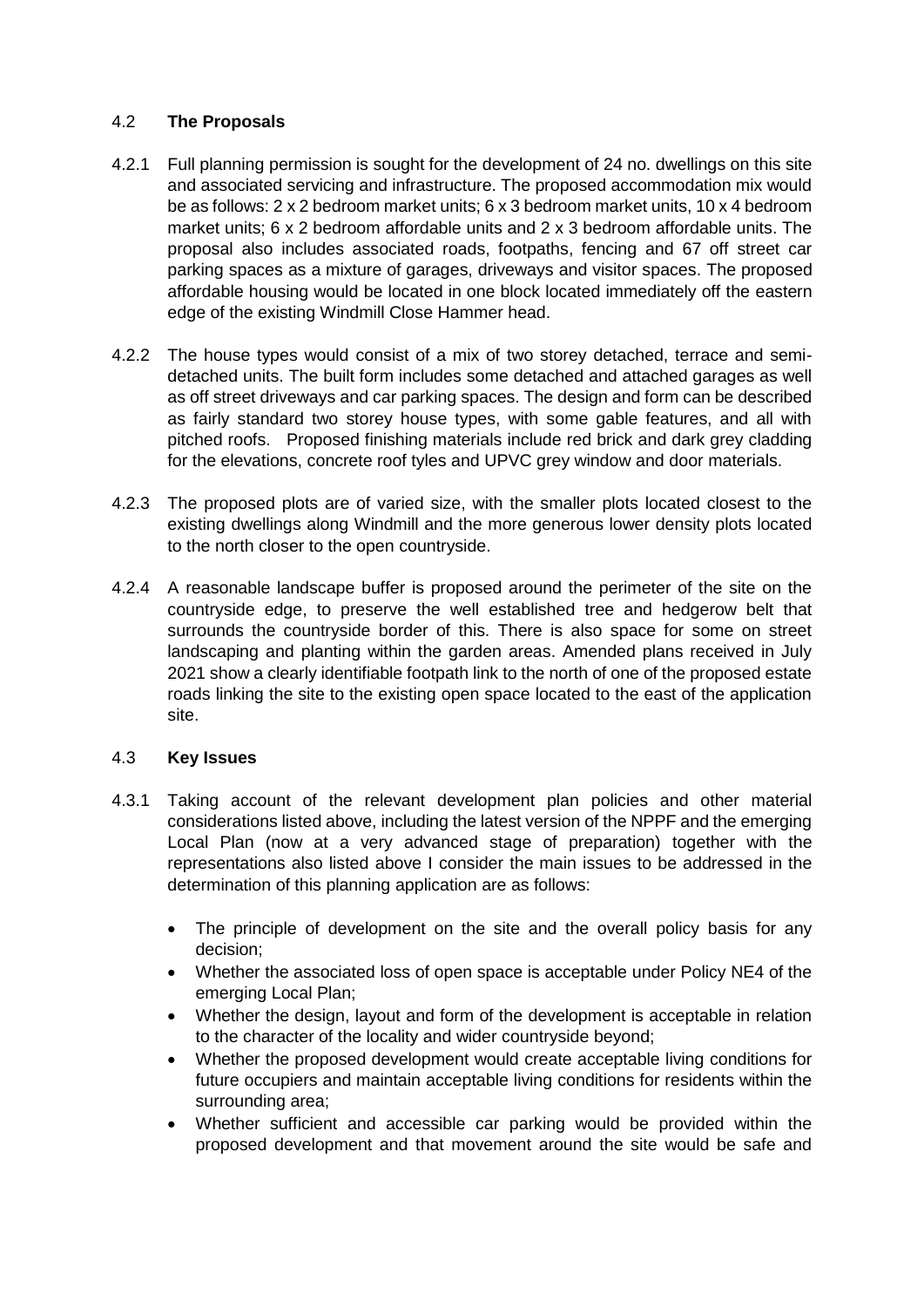convenient without unacceptably adding to congestion on the existing road network;

- Whether all other technical matters, such as biodiversity net gain and Sustainable Urban Drainage are addressed in line with the requirements of the various technical consultees;
- Whether any harm identified that would be caused by this development proposal would significantly and demonstrably outweigh the benefits of delivering new homes in the clear absence of a five-year land supply of deliverable housing sites in this District (latest published estimate of approx.1.5 year land supply - April 2021));
- Finally, it is necessary to consider the S106 Obligation that would be required if Members were minded to grant planning permission and whether the currently agreed draft S106 Obligation delivers all the necessary funding to services and other obligations such as affordable housing provision.

The following paragraphs address these broad issues and related detailed matters in this order before reaching conclusions on the planning balance and setting out a recommendation.

4.3.2 Principle of Housing and Policy Basis for the Decision

Addressing the Saved Policies of the North Hertfordshire District Local Plan No. 2 – with Alterations (adopted 1996) first; the northern section of the site (not public open space) is located outside the Selected Village boundary of Barkway wherein Saved Local Plan Policy 6 applies. This policy is a general rural restraint policy which seeks to protect the Rural Area Beyond the Green Belt from most forms of development including housing. The public open space section of the site, immediately to the east of Windmill Close before the hammer heads is located within the Selected Village boundary, wherein Saved Local Plan Policy 7 allows for sensitive additional development including housing within the settlement boundary.

- 4.3.3 Within the Submission Local Plan (2011-2031 as modified in 2019 and 2021) the field on the northern part of the site is allocated for housing development under proposed allocation BK2, with a dwelling estimate of 20 dwellings. The only specific policy requirement of this designation is to ensure that suitable archaeological evaluations are carried out in advance of any development. Whereas the public open space section of the site is now proposed as 'white land' within the Category A settlement designation of Barkway. An earlier version of the site allocation (2016 Submission Local Plan) designated the whole of this application site as BK2 but included a specific requirement for any development proposal to maintain the current area of public open space. By removing the current open space from the BK2 designation through the modifications to the emerging Local Plan the need to maintain the open space as part of the BK2 policy was removed. And although the remaining open space lies within the Category A village boundary of Barkway, any development on this land would need to be assessed against Policy NE4 'Protecting Open Space' of the emerging Local Plan. This assessment is set out below under separate heading.
- 4.3.4 Paragraph 11 of the NPPF is of critical importance in setting out the presumption in favour of sustainable development, which for decision making reads as follows:

#### **'[for housing development]**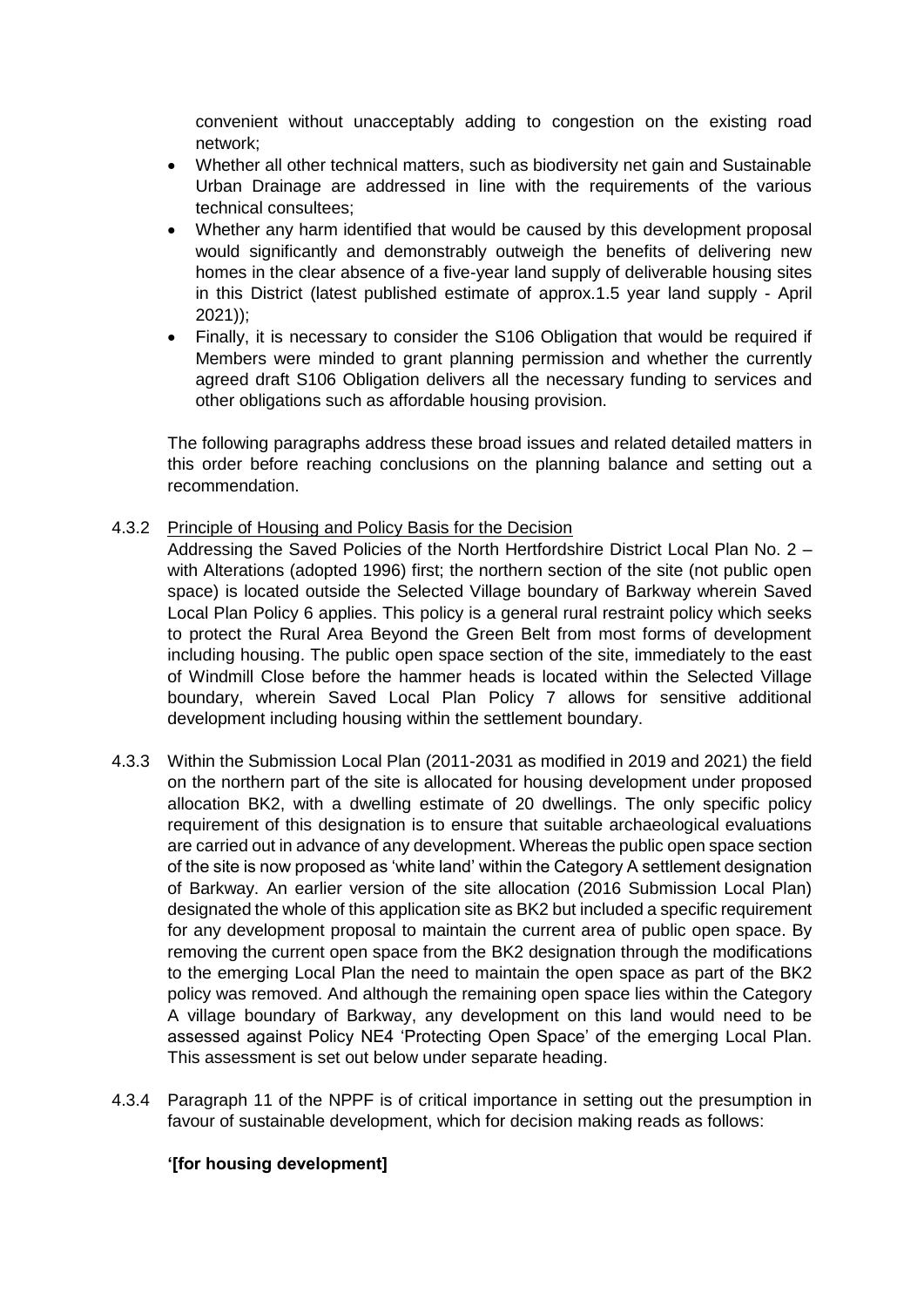**c) Approving development that accords with an up to date Development Plan without delay, or**

**d) where there are no relevant development plan policies, or the policies which are most relevant are out of date, granting permission, unless;**

**i) the application of policies within this Framework that protect areas of assets of particular importance provides a clear reason for refusing the development proposed; or**

**ii) any adverse impacts would significantly and demonstrably outweigh the benefits, when assessed against the policies of this Framework when taken as a whole.'**

- 4.3.5 Addressing point c) first. The Council does not have an up to date Development Plan. In the year 2021 of an emerging Plan period 2011-2031 the Council has still not adopted a new Local Plan since 1996. Therefore, the Saved Policies of the 1996 Plan represent the current Development Plan for North Hertfordshire. For point d), there are no policies in the Framework listed in the footnote to the paragraph 11, such as Green Belt, National Park, SSSI or heritage that indicate a refusal for development on this site in principle. Moreover, the Council currently has at best a 1.5 year land supply of deliverable housing sites (April 2021), down from 2.2 years in 2020 and is in fact one of the worst performing authorities for housing delivery in England. This means policies that are most relevant (e.g. Saved Local Plan Policy 6) are out of date in their entirety.
- 4.3.6 On this basis any assessment of development on this site sits firmly within the test set out in the NPPF paragraph 11 (d) (ii). To refuse planning permission the Council must demonstrate with evidence that any harm identified as a result of the development would significantly and demonstrably outweigh the benefits when assessed against the policies of the Framework as a whole.

# 4.3.7 Loss of Open Space

Emerging Policy NE4 must be applied to the affordable housing element and plots 14, 15 and 16 of the market element of the proposal which is proposed to be developed on the existing public open space to the east of Windmill Close. The policy states that:

**'Planning permission will only be granted for any proposed loss of open space provided that a) it can be demonstrated that the open space is surplus to requirements and justified on the basis of:**

- **i) The quality and accessibility of the open space;**
- **ii) The extent to which the open space is serving its purpose;**
- **iii) The quality and accessibility of alternative public open space; and**

**b) It is mitigated against by:**

- **i) Re-provision of an appropriate open space taking account quality and accessibility; and/or**
- **ii) Financial contributions towards new or existing open space where;**
- **The required provision cannot reasonably be provided on site; or**
- **The required provision cannot be delivered on site in full; and**
- **The proposal has over-riding planning benefits.'**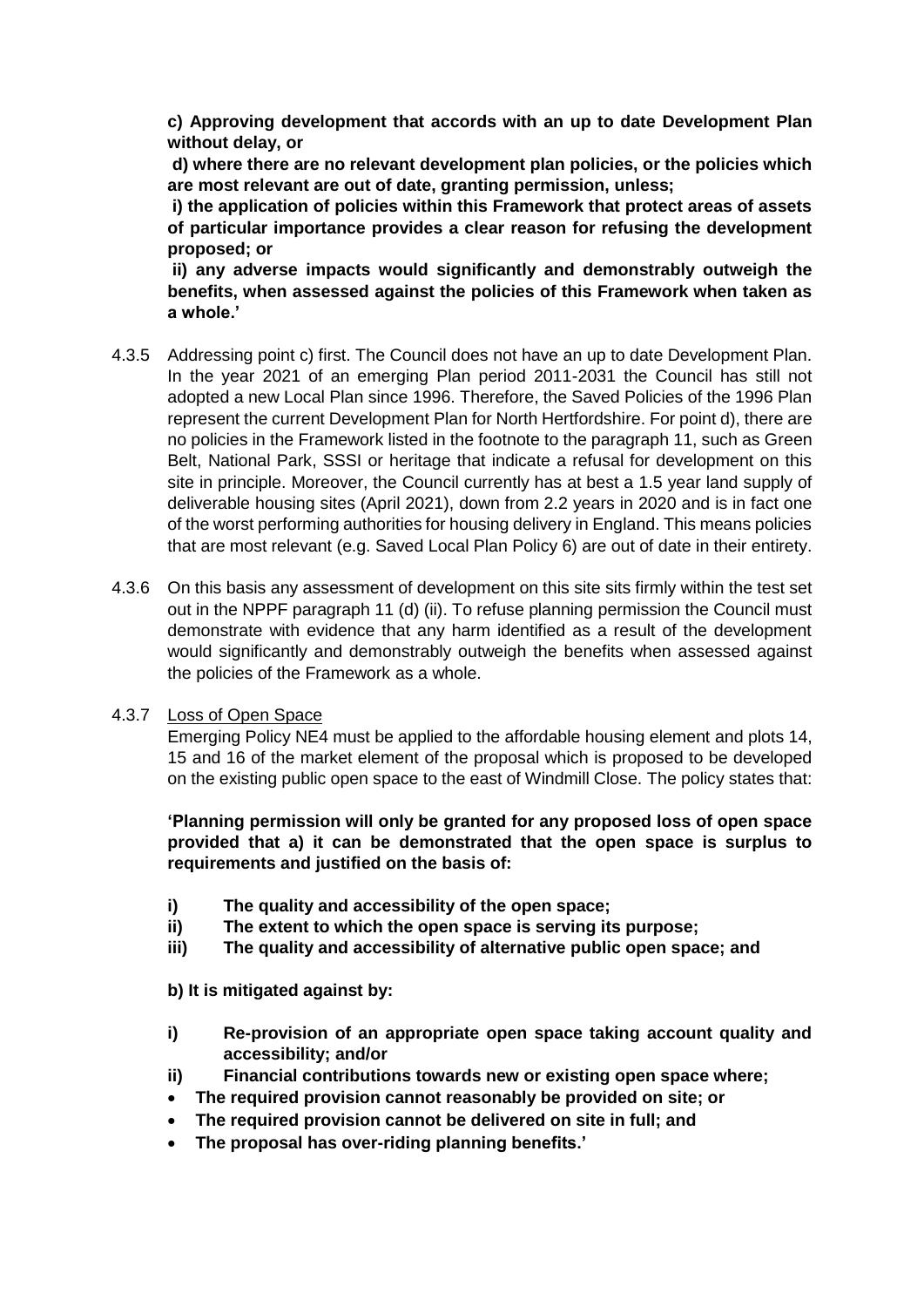The policy does not designate open space and this open space is located within white land within the proposed Category A village boundary of Barkway. The policy does however in my view capture this open space as it is listed in the supporting text as one of the categories to be protected, 'amenity green space'.

- 4.3.8 This development would lead to the loss of this open space and the overall development proposal provides very little, if any rep-provision of open space within the scheme. Whilst it could be argued that the open space is surplus to requirements this is largely as a result of its on-going management as a wild grassland area rather than a genuine and well maintained public open space facility. The scheme does however maintain the accessibility of the adjoining open space through a footpath link which is shown on the amended layout plan received in July 2021. The applicant has also agreed to provide a combined play space and open space improvement payment of £24,778.44 (index linked from 2006 costs) towards the provision of enhanced open space and new play space facilities which can be allocated to the Parish Council (who maintain the adjoining open space) to be used to upgrade this facility.
- 4.3.9 Weighing up these factors it is clear that the proposed development does no achieve full compliance with the strict criteria set out in emerging Local Plan Policy NE4 and the associated permanent loss of amenity green space associated with this development must weigh as identifiable harm in the wider planning balance.
- 4.3.10 Design in Relation to the Character of the Area and Wider Countryside beyond In terms of design and layout the scheme is of a form and density that is of the upper end of acceptability on what would become an edge of village site, on the village rural interface. Whist the built form and height of dwellings and their overall density are on the high side the scheme does seek to clearly retain the existing landscape buffer in the form of a hedgerow and tree belt to the north and west of the site. This maintenance of the landscape buffer would not only help to soften the visual impact of the development in the wider landscape but help to maintain a good level of biodiversity around the edge of the site and indeed this is recognised by the ecology consultees as a positive element of the scheme.
- 4.3.11 The scheme itself is of a reasonable standard of design and layout when seen in isolation, with sufficient amenity space, publicly accessible footpaths and sufficient and well-designed road and car parking layouts. There is also space for significant planting as part of a wider landscape plan within the scheme.
- 4.3.12 When judged against the wider townscape whilst there is some jarring between the wholly two storey development scheme and the low-density layout of bungalows on the western side of Windmill Close I am satisfied that when judged in the round the scale, form and layout of the proposal would be broadly acceptable in relation to the existing built form of the surrounding village.
- 4.3.13 It is regrettable that the affordable housing element of the scheme is proposed within one block of development of slightly different house types to the market units. However, as this element of the scheme would be the most integrated part of the development with the wider townscape and on this basis upon completion I consider that the development would be sufficiently tenure blind so as not to appear out of keeping with the surrounding area.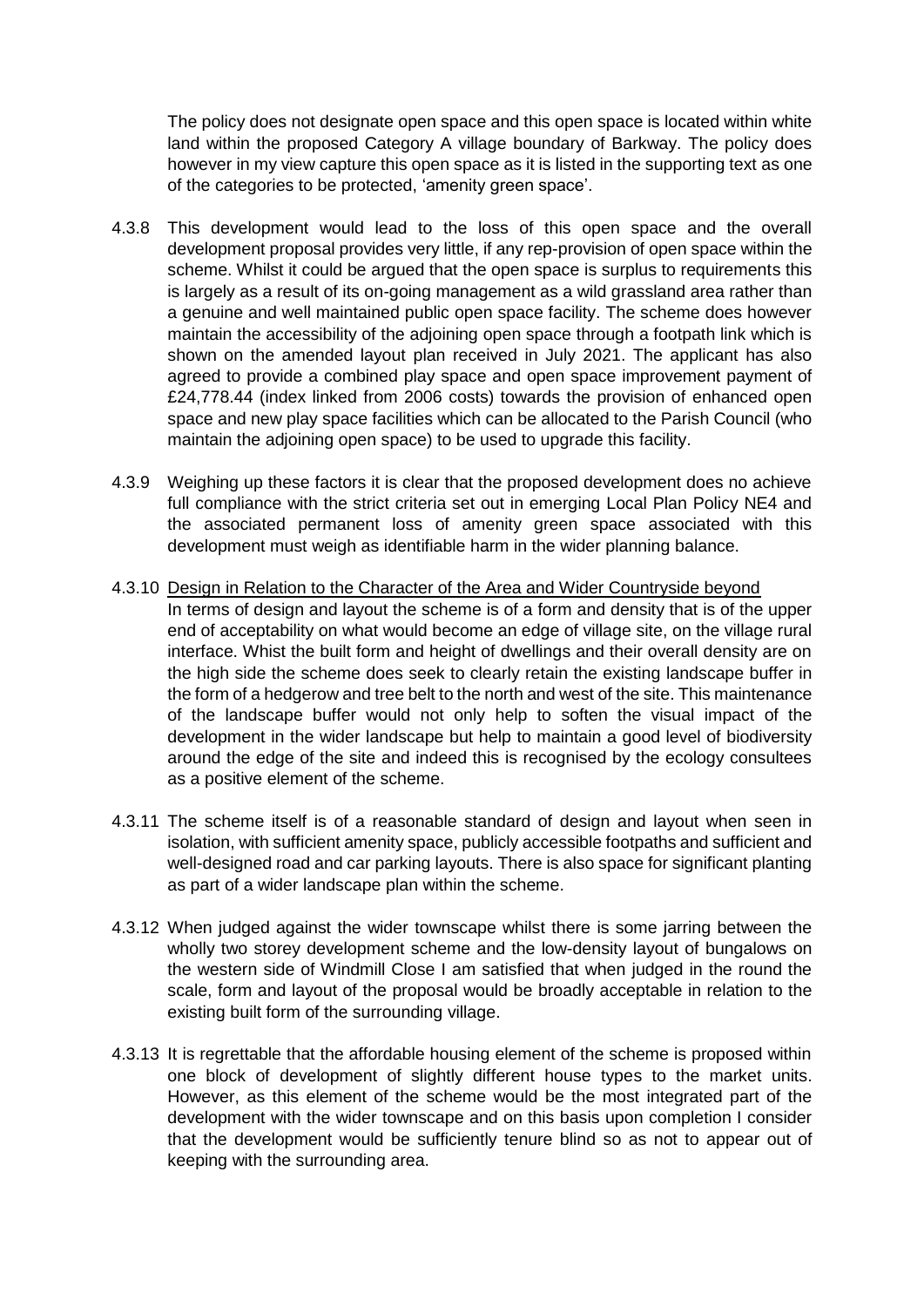4.3.14 Development on the wider site outside the existing Selected Village boundary would undoubtedly cause some harm to the intrinsic character and beauty of the countryside which the NPPF recognises as a core planning principle (NPPF para 174). Whilst visually the harm would be limited there is an inherent encroachment into currently open countryside associated with this development. This is a harm that must be addressed in the planning balance whilst acknowledging that the site is designated for housing under emerging Local Plan Policy BK2 which must also weigh heavily in favour of allowing housing development on the part of the site that is currently open countryside.

### 4.3.15 Living Conditions

I am satisfied that the layout and spacing of development would ensure adequate living conditions in terms of outlook, privacy, amenity space and daylight and sunlight for occupiers of the proposed development.

4.3.16 Turning to surrounding development, as can be seen from the layout plan, the majority of existing housing around the application site have very long back gardens which provide generous buffers between the homes and the development. These gardens would in the large part face onto the flank elevations of most of the proposed houses accept in the case of plots 19 and 18 which would offer some limited overlooking into the gardens of neighbouring plots. However, given the back-to-back distances here I am satisfied that any material loss of privacy would not be significant.

# 4.3.17 Car Parking and Traffic

The proposal provides 67 car parking space for 24 dwellings. This exceeds relevant standards and is more than sufficient to accommodate all the car parking requirements of future residents and visitors in my view. Members will note that there are no objections from Hertfordshire County Council (Highways) who, subject to specifically worded conditions are satisfied that the proposed highway layout is safe and accessible and that this development proposal would not cause any significant highway safety or additional congestion harm to the local highway network. I have no reason to disagree with their conclusion.

# 4.3.18 Biodiversity Net Gain and other Technical Matters

The main reason for delay in the determination of this planning application has been continued objections to the scheme from HCC (Lead Local Flood Authority) (LLFA) and HCC (Hertfordshire Ecology) (HE). At the time of writing and following updates to the various technical documents both the LLFA and HE have confirmed they no longer object to the development proposed on this site.

4.3.19 The HE requirement is now for a biodiversity net gain S106 contribution of £72,670 and a condition requiring details of management and maintenance of retained landscaping on site. The hierarchy of optimum biodiversity benefits associated with new development means that it is preferrable to deliver biodiversity net gain on site as part of the development scheme through new planting and orchard provision for example. In the absence of new such on site provision as part of this proposal, with the support of the Wildlife Trust and HE who recommend an offsite payment instead, the development proposal and its compensatory offer would ensure that the overall scheme provides the necessary and in this stage in advance of the enactment of the Environment Bill, non-statutory, biodiversity net gain requirement of 10%. It will however be necessary to ensure suitable donor sites are secured which can deliver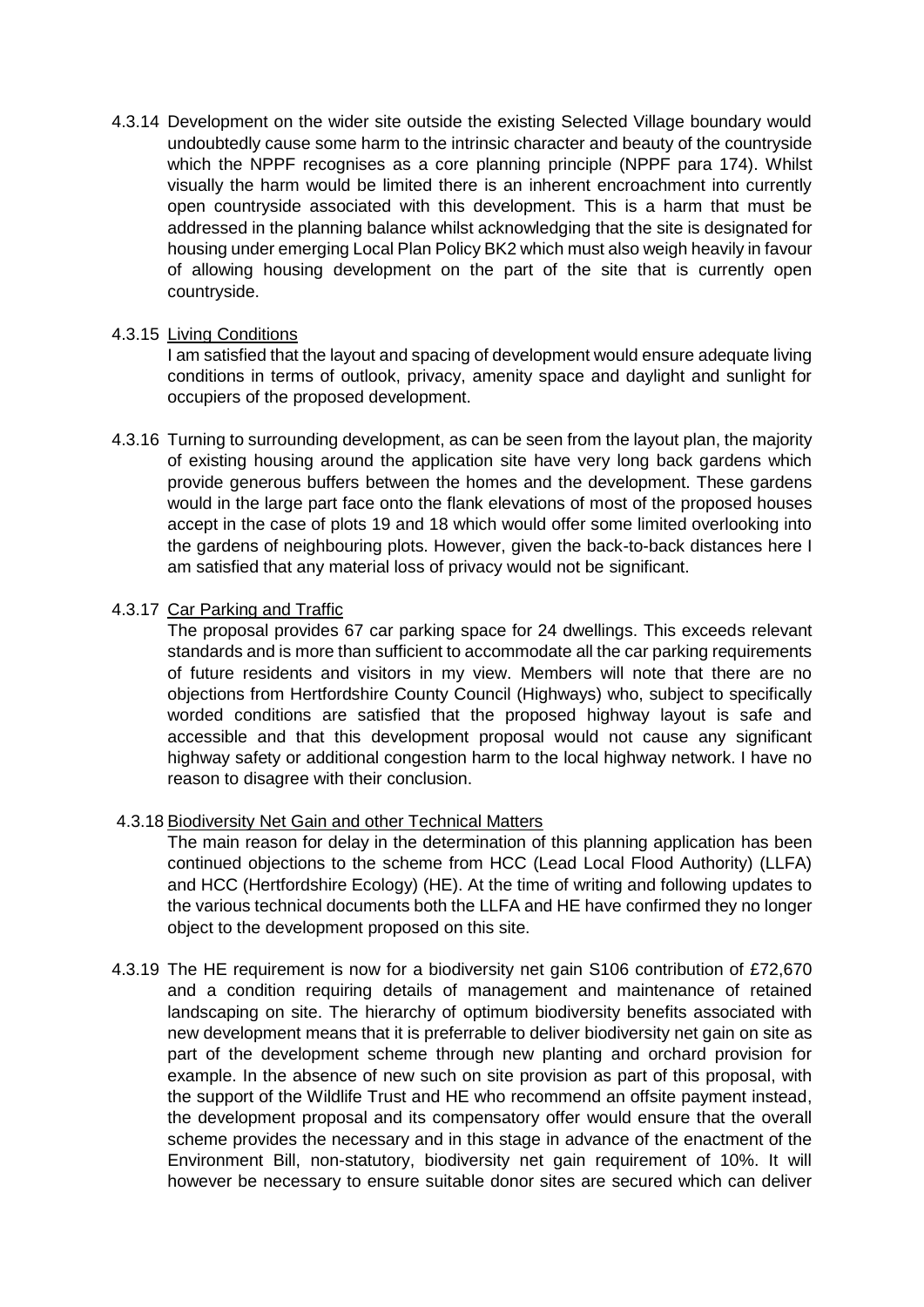this net gain as part of the wider implementation of the associated S106 Obligation, should Members be minded to grant planning permission. The Council itself does have land assets where these funds could be spent on wildlife enhancement projects but very few within the vicinity of this site. The evolving system in advance of the enactment of the Environment Bill does unusually allow for the donor sites to be unspecified within S106 Obligations at the time that any planning permission is granted. This system does in my mind does not sit comfortably with Community Infrastructure Levy (CIL) regulations but there is an emerging enviro bank fund whereby Hertfordshire County Council receive funds from developers and then seek to establish a network of potential donor sites for biodiversity enhancement schemes across the County which can be funded through developer contributions such as that set out here.

- 4.3.20 At the time of writing the LLFA have confirmed in writing that they have withdrawn their long-standing objection to this planning application. However, they are yet to specify the exact wording of the condition(s) they require should Members be minded to grant planning permission. The LLFA have also sent a letter to all local planning authorities within Hertfordshire stating that they are suffering from a severe staff and skills shortage and barely able to fulfil their responsibility as statutory consultees on all planning applications of 10 dwellings or 0.5ha site area plus. This is causing significant delays on virtually all qualifying planning applications. In these circumstances if Members are minded to grant planning permission I recommend that an additional spot is left on the recommendation for any condition(s) required by the LLFA and that any such condition(s) if not reported before the Committee resolution are added under delegated powers prior to the final grant of planning permission.
- 4.3.21 As Members will note from the above list, all other technical consultees, contaminated land, air quality, noise and archaeology all raise no objection to the development proposal subject to suitably worded conditions for their respective specialisms.

#### 4.3.22 Conclusions on Merits of the scheme and Planning Balance

- From the above discussion there would be some harms that would be caused by this development that must be weighed in the planning balance. The most significant harm in my view would be the associated loss of an area of informal public open space. Whilst the scheme does offer compensation in the form of payments for off-site open and play space enhancements and also provides an accessible public access route from within the development scheme to the adjoining open space the scheme does not in my view achieve full compliance with the criteria of emerging Local Plan Policy NE4.
- 4.3.23 The element of the proposal outside the existing Selected Village boundary (Saved Local Plan) but contained within proposed land allocation BK2 would in my view cause some harm to the character of the countryside, undermining one of the core planning principles of the NPPF in recognising the intrinsic value and beauty of the countryside.
- 4.3.24 These identified harms must be weighed in the planning balance against the benefits of the scheme, which are manifest when the Council can only demonstrate an at best 1.5 year land supply of deliverable housing land, the fourth worst performing local authority in terms of housing delivery. The scheme provides a wide range of welldesigned market and affordable housing within a relatively accessible and sustainable location. The additional housing provides economic benefits in the form of local employment in the construction industry and additional customers for local businesses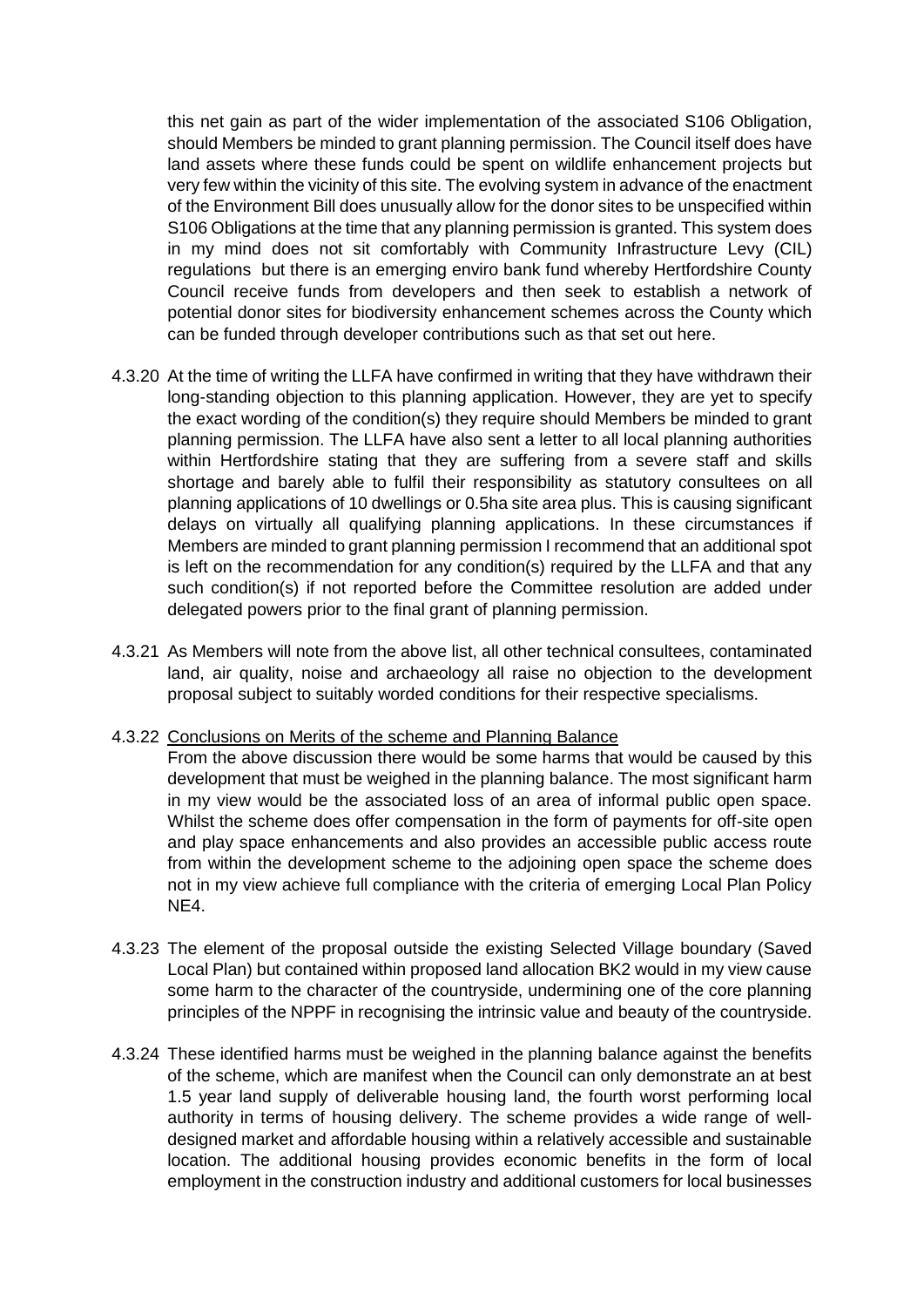and services. As Members will note from recent appeal decisions the benefits of delivering new homes weigh very heavily in the mind of appeal Inspectors in reaching decision on housing appeals.

4.3.25 In the clear absence of a five-year land supply and an out-of-date Local Plan, paragraph 11 of the NPPF requires a tilted balance whereby any harm caused by development must significantly and demonstrably outweigh the benefits (in this case of delivering new homes). In my view, under any reasonably objective assessment I do not consider that the harms that are clear but limited in their impact on the locality can be considered to significantly and demonstrably outweigh the benefits of delivering new homes on this site. On that basis, applying the tilted balance, I support this scheme and recommend that planning permission be granted.

#### 4.3.26 S106 Matters

Preparation of the S106 Obligation required in connection with this planning application is at an advanced stage of and in accordance with the new Planning Obligations SPD (approved for adoption subject to adoption of the Local Plan) which seeks to avoid a scenario whereby the Planning Control Committee resolve to grant planning permission subject to a long lead in time for the completion of the necessary S106 Obligation thereafter, this planning application is ready to be determined by the Planning Control Committee. The terms of the currently agreed version of the S106 Obligation are set out below:

| <b>Element</b>             | <b>Details</b>                                        | <b>Justification</b>     |
|----------------------------|-------------------------------------------------------|--------------------------|
| Affordable                 | 5 x 2 bedroom affordable units and 5 x 3              | <b>Emerging Local</b>    |
| Housing                    | bedroom affordable units. 5 units affordable          | Plan Policy HS2          |
|                            | rent and 3 intermediate tenure at 35% of total        | which requires           |
|                            |                                                       | 35% affordable           |
|                            |                                                       | housing for              |
|                            |                                                       | schemes of 24            |
|                            |                                                       | units                    |
| <b>HCC Middle</b>          | £38,927 (index linked) towards expansion of           | <b>HCC</b> toolkit and   |
| School<br>Contribution     | King James Academy                                    | revised guide            |
|                            |                                                       | <b>HCC</b> toolkit and   |
| <b>HCC Upper</b><br>School | linked)<br>£41,964<br>(index<br>towards<br>the        |                          |
| contribution               | expansion of King James Academy                       | revised guide            |
| <b>HCC Youth</b>           | £1,185 (index linked) towards improvements            | <b>HCC</b> toolkit and   |
| <b>Services</b>            | to Royston Youth People's Centre                      | revised guidance         |
| <b>HCC Library</b>         | £4,396 (index linked) towards expansion of            | HCC toolkit<br>and       |
| Provision                  | <b>Royston Library</b>                                | revised guidance         |
| <b>HCC</b> off site        | linked)<br>towards<br><b>DDA</b><br>£28,500<br>(index | Requirement<br>οf        |
| highway                    | improvements to local bus stops                       | HCC (Highways)           |
| improvements               |                                                       |                          |
| <b>Biodiversity</b>        | £72,670 (index linked) towards unspecified            | <b>Draft Environment</b> |
| Net gain                   | off site improvements to biodiversity                 | <b>Bill not enacted</b>  |
| payment                    |                                                       | and HE guidance          |
|                            |                                                       |                          |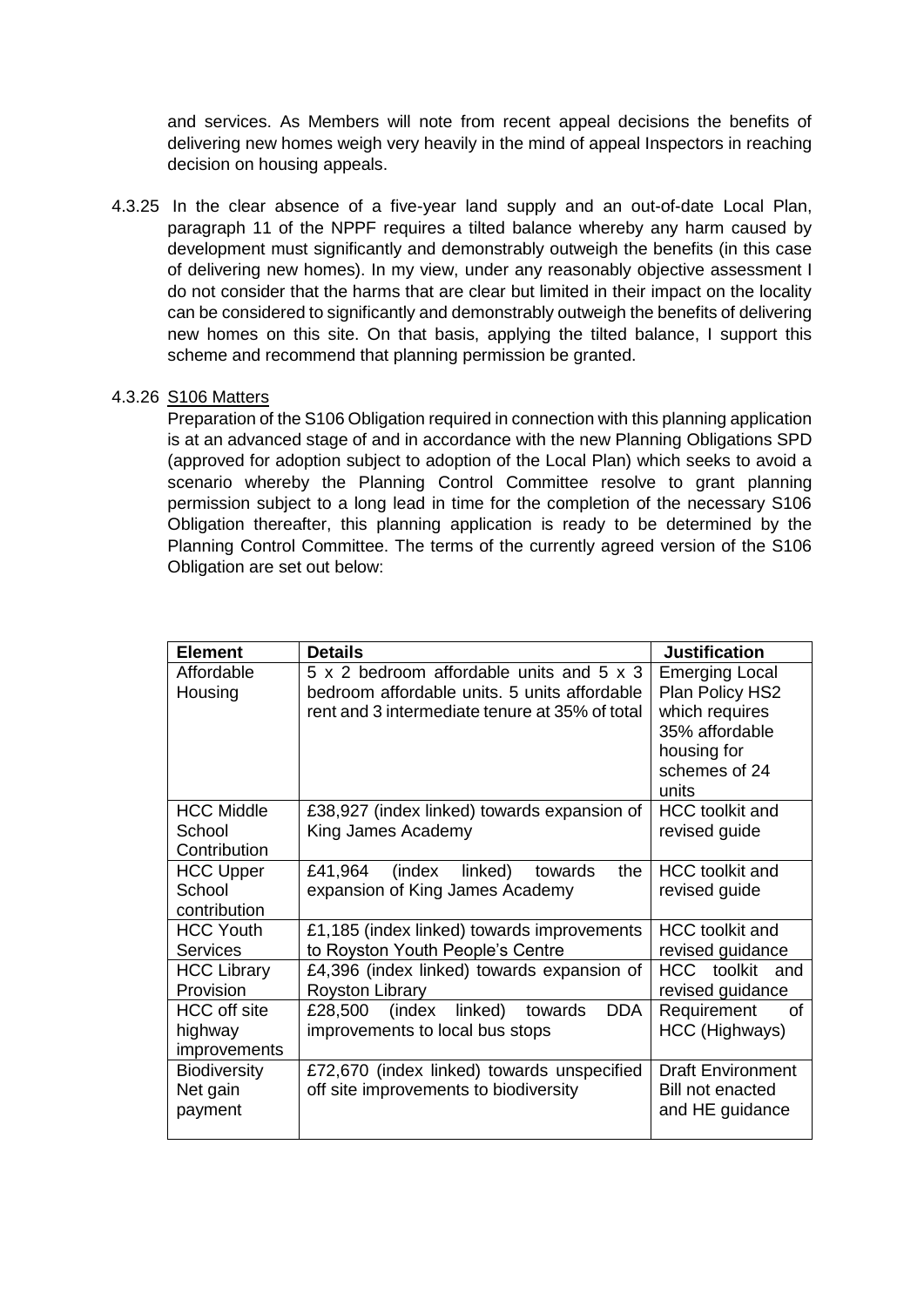| Play space<br>and open<br>space<br>combined<br>contribution<br>(NHDC)                    | linked)<br>£24,778.44<br>(index<br>towards<br>improvements to play equipment and open<br>space on adjoining open space land                        | Saved Local Plan<br>Policy 51 and<br>Planning<br><b>Obligations SPD</b><br>(adopted 2006)<br>and emerging<br>Local Plan Policy<br>NE4                 |
|------------------------------------------------------------------------------------------|----------------------------------------------------------------------------------------------------------------------------------------------------|-------------------------------------------------------------------------------------------------------------------------------------------------------|
| Waste<br>collection<br>Contribution<br>(NHDC)                                            | £71 per dwelling (index linked) towards<br>waste collection and recycling facilities for<br>each dwelling                                          | Saved Local Plan<br>Policy 51 and<br>Planning<br><b>Obligations SPD</b><br>(adopted 2006)                                                             |
| On site<br>management<br>and<br>maintenance<br>arrangements<br>of SUDs and<br>open space | Applicant to submit to the Council an on-<br>going<br>management and<br>maintenance<br>scheme for all public realm and SUDs<br>maintenance on site | Saved Local Plan<br>Policy 51 and<br>Planning<br><b>Obligations SPD</b><br>(adopted 2006)<br>and Policies NE7<br>and NE8 of<br>emerging Local<br>Plan |

# 4.3.27 Climate Change Mitigation

The scheme would create new soft landscaping opportunities and retain on site landscape features. An offsite biodiversity net gain payment has also been secured. Other sustainable development objectives could be secured by conditions (such as EV charging points) were Members minded to grant planning permission for this development. This is in accordance with Section 14 of the NPPF 2021.

4.3.28 In terms of building construction, design and occupation the scheme includes the following features: Use of low carbon materials of construction and recycled materials where possible, water conservation measures to achieve <105 litres per person water consumption per day, cavity wall insulation, high rate efficiency gas combi boilers, living space and sleeping spaces on separate heating zones to reduce need for heating and clear waste collection and recycling installations in each home to ensure waste minimisation.

#### 4.3.29 Conclusions

The absence of a five-year land supply of deliverable housing sites underscores the benefits of delivering new homes on this site, both 16 market and 8 affordable homes in a relatively sustainable location, within a proposed expanded category A Settlement as proposed in the emerging Local Plan. There are harms that would be caused by the scheme in the form loss of informal open space and some harm to the intrinsic value of the countryside on which much of the development would take place. However, in my opinion, and subject to the completion of a necessary S106 Obligation to secure the affordable housing, on site open space and SUDs maintenance and all necessary financial contributions I recommend that planning permission be granted for this development as is set out below.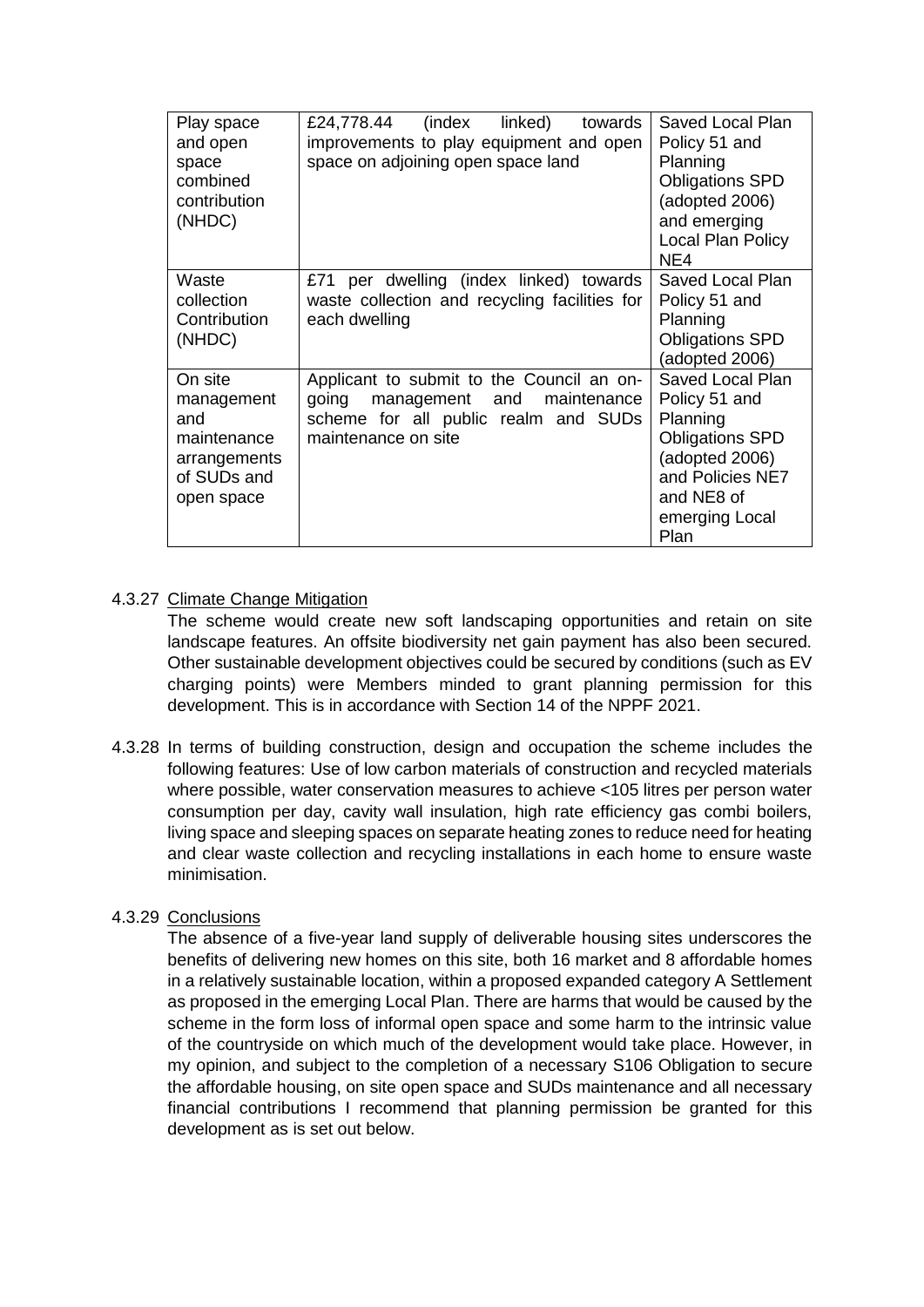## 4.3.30 Alternative Options Considered See discussion of case merits above.

#### 5.0 **Legal Implications**

5.1 In making decisions on applications submitted under the Town and Country Planning legislation, the Council is required to have regard to the provisions of the development plan and to any other material considerations. The decision must be in accordance with the plan unless the material considerations indicate otherwise. Where the decision is to refuse or restrictive conditions are attached, the applicant has a right of appeal against the decision.

# 6.0 **Recommendation**

- 6.1 That planning permission be **GRANTED** subject to the following conditions and subject to the completion of the necessary S106 agreement;
- 6.2 That the applicant agrees all necessary extensions to the statutory determination period to enable the completion of the S106 agreement. In the event that agreement is not secured to extend the statutory determination that the Members allow the Development and Conservation Manager to refuse planning permission based on absence of the requisite legal agreement

#### 6.3 Recommended Conditions, Reasons and Informatives

# Conditions and Reasons:

1. The development hereby permitted shall be begun before the expiration of 3 years from the date of this permission.

Reason: To comply with the provisions of Section 91 of the Town and Country Planning Act 1990 as amended by Section 51 of the Planning and Compulsory Purchase Act 2004.

2. The development hereby permitted shall be carried out wholly in accordance with the details specified in the application and supporting approved documents and plans listed above.

Reason: To ensure the development is carried out in accordance with details which form the basis of this grant of permission.

3. Details and/or samples of materials to be used on all external elevations and the roof of the development hereby permitted shall be submitted to and approved in writing by the Local Planning Authority before the development is commenced and the approved details shall be implemented on site.

Reason: To ensure that the development will have an acceptable appearance which does not detract from the appearance and character of the surrounding area.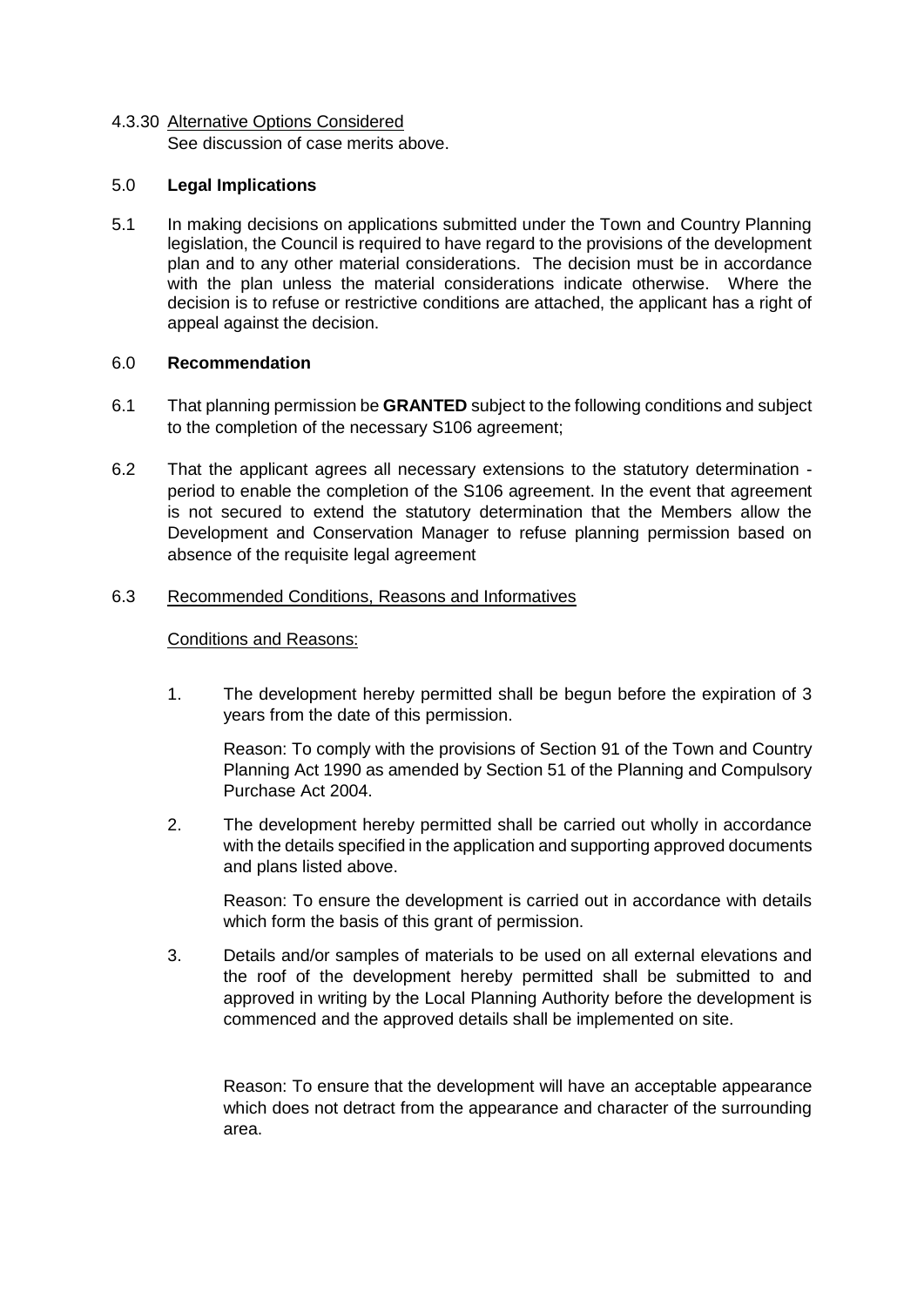4. Prior to the commencement of the development hereby permitted full details of a comprehensive hard and soft landscaping and planting scheme shall be submitted to and approved in writing by the Local Planning Authority. All approved hard standing shall be completed prior to the first occupation of the development and thereafter retained and maintained to the satisfaction of the Local Planning Authority. The approved soft landscaping / planting details shall be carried out before the end of the first planting season following either the first occupation of any of the buildings or the completion of the development, whichever is the sooner; and any trees or plants which, within a period of 5 years from the completion of the development, die, are removed or become seriously damaged or diseased, shall be replaced during the next planting season with others of similar size and species, unless the Local Planning Authority agrees in writing to vary or dispense with this requirement.

Reason: To ensure that the full landscaping scheme set out in the application is improved and implemented in full in a timely manner in the interests of phasing and to ensure the development is comprehensively landscaped in the interests of visual amenity.

5. Prior to the commencement of the development hereby permitted full details of a construction method statement for construction with the tree route protection zones as identified on revised site layout plan ref. Amended BEV-537-PA-001 Rev E – Proposed site layout plan (received 21.07.21) shall be submitted to and approved in writing by the Local Planning Authority. Such works shall thereafter be carried out in complete accordance with the approved details or particulars unless otherwise agreed in writing by the Local Planning Authority.

Reason: To ensure that methods of construction within the identified tree root protection zones maintain the health and stability of the trees.

6. Prior to the occupation of the development hereby permitted the principal access road shall be provided 5.5 metres wide with the side access road being 4.8 metres wide to include localised widening to 6.0 metres wide to accommodate the turning of cars from parking spaces adjacent and opposite to plot 16. All exiting footways are to include tactiles and dropped kerbs at crossing points and links to footways on the new development, thereafter the access roads and footways shall be retained at the position shown on the approved site layout plan number BEV-537-PA-001 Rev E. Arrangements shall be made for surface water drainage to be intercepted and disposed of separately so that it does not discharge from or onto the highway carriageway.

Reason: To ensure satisfactory access into the site and avoid carriage of extraneous material or surface water from or onto the highway in accordance with Policy 5 of Hertfordshire's Local Transport Plan.

- 7. Prior to the commencement of the development hereby permitted full details in the form of scaled plans and written specifications shall be submitted to and approved in writing by the Local Planning Authority in consultation with the Highway Authority to illustrate the following:
	- i) Roads, footways, foul and on-site water drainage;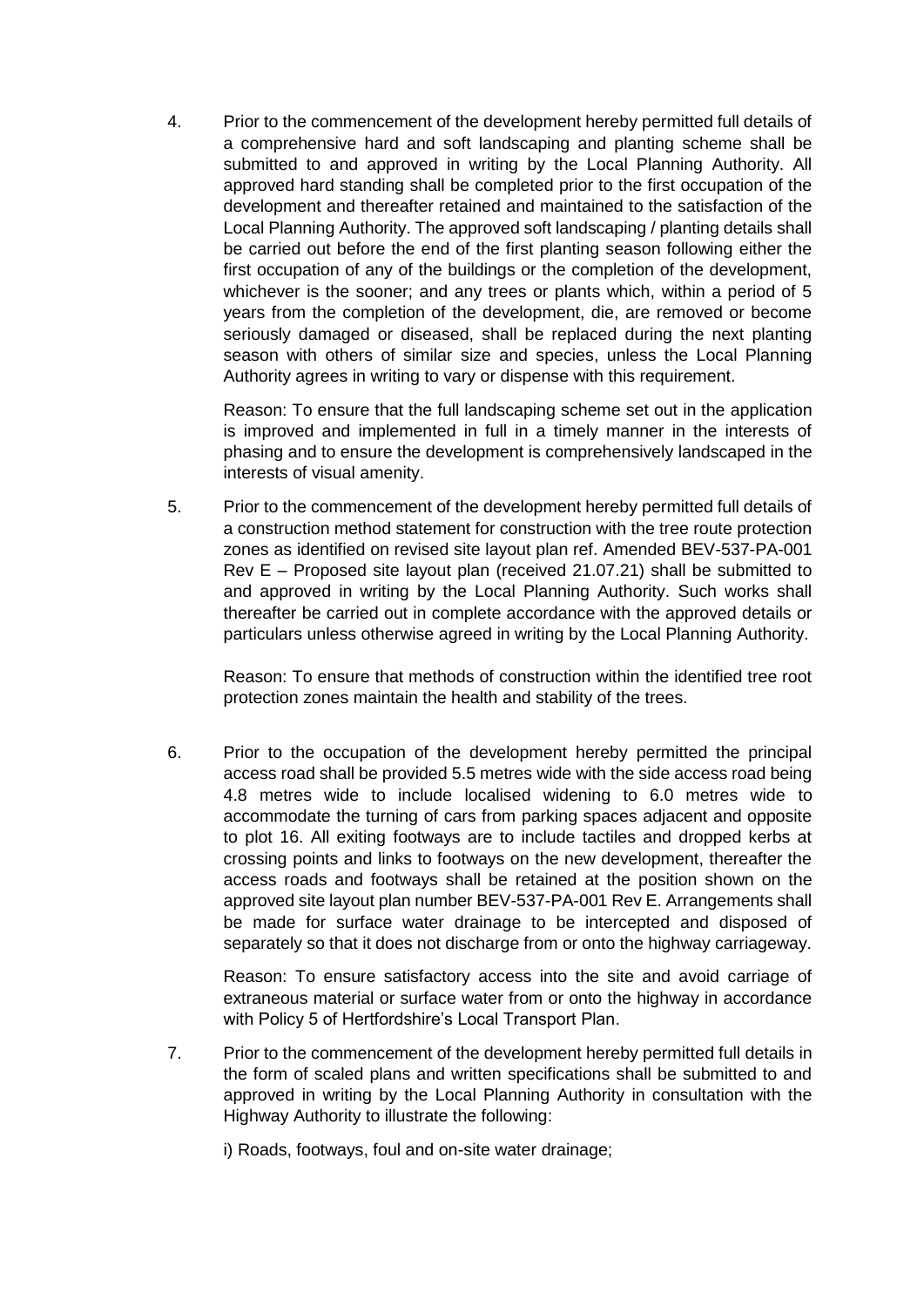ii) Proposed access arrangements including, accurate radius kerbs at the main access to the site, visibility splays, with acceptable stage 1 Road Safety Audit;

iii) Servicing areas, loading areas and turning areas for all vehicles.

Reason: To ensure satisfactory access into the site in accordance with Policy 5 of Hertfordshire's Local Transport Plan.

8. Before development commences, additional plans shall be submitted and approved in writing by the Local Planning Authority, in consultation with the Highway Authority, which demonstrate that all on-site parking spaces can be accessed by a vehicle, and that on-site turning space is sufficient to enable mid-sized service vehicles (e.g. a supermarket delivery van at 6.5 metres in length) and a fire tender to enter and exit the site in forward gear.

Reason: To ensure that service and emergency vehicles entering and exiting the site do not adversely affect the free and safe flow of traffic on the public highway.

9. The gradient of the access road shall not exceed 1:20 as measured from the extended carriageway.

Reason: To ensure satisfactory access into the site in accordance with Policy 5 of Hertfordshire's Local Transport Plan.

10. The construction of the development shall not commence until details of construction vehicle movements (routing, amount, types) and traffic management measures are submitted to and approved by the Highway Authority.

Reason: To ensure the impact of construction vehicles on the local road network is minimised.

11. No development shall commence until a Construction Traffic Management Plan has been submitted to and approved in writing by the Local Planning Authority. Thereafter construction of the development shall only be carried out in accordance with approved plan. The Plan shall include the following details:

a) construction vehicle numbers, type and routing;

b) Access arrangements to the site;

c) Construction traffic management requirements;

d) Construction and storage compounds (including areas designated for parking, loading / unloading and turning areas)

- e) Siting and details of wheel washing facilities;
- f) timing and delivery arrangements for construction vehicles;

g) Cleaning of site entrances, site tracks and adjacent public highway;

h) Provision of sufficient on-site contractor and construction vehicle parking;

i) Post construction restoration/reinstatement of the working areas and temporary access to the public highway;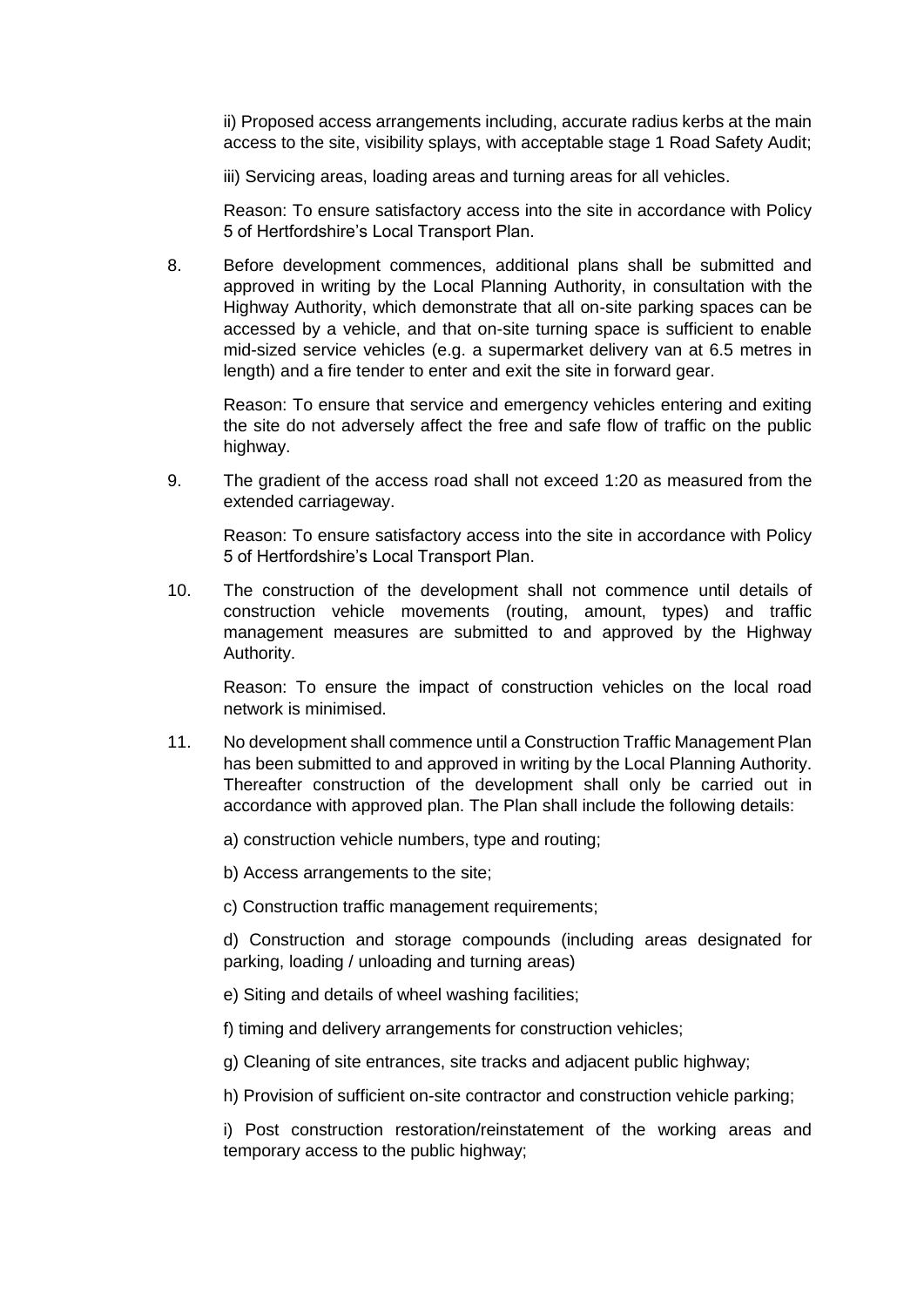j) Where works cannot be contained wholly within the site a plan shall be submitted showing the site layout on the highway including extent of hoarding, pedestrian routes and remaining road width for vehicle movements;

k) dust and waste minimisation plans and hours of operation and deliveries to and from site.

Reason: In order to protect highway safety and the amenity of other users of the public highway and rights of way in accordance with Policies 5, 12, 17 and 22 of Hertfordshire's Local Transport Plan.

12. Prior to the commencement of the development hereby permitted a landscape and biodiversity management and maintenance plan shall be submitted to the Local Planning Authority and approved in writing. The plan and associated maintenance arrangements shall be carried out in complete accordance with approved details or particulars unless otherwise agreed in writing by the Local Planning Authority.

Reason: To ensure that on-site landscaping and associated biodiversity is retained and maintained in the long term interests of the ecology of the site.

13. A) No development shall take place until an archaeological Written Scheme of Investigation has been submitted to and approved in writing by the Local Planning Authority. The scheme shall include an assessment of archaeological significance and research questions; and:

1. The programme and methodology of site investigation and recording;

2. The programme and methodology of site investigation and recording as required by the evaluation results;

- 3. The programme for post investigation assessment;
- 4. Provision to be made for analysis of site investigation and recording;

5. Provision to be made for publication and dissemination of analysis and records of the site investigation;

6. Nomination of a competent person or persons/organisation to undertake the works set out in the Written Scheme of Investigation.

B) The development shall be carried out in accordance with the programme of archaeological works set out in the Written Scheme of Investigation approved under condition (A).

C) The development shall not be occupied until the site investigation and post investigation assessment has been completed in accordance with the Written Scheme of investigation approved under condition (A) and the provision made for analysis and publication where appropriate.

Reason: To ensure that the appropriate site investigation relating to potential archaeological remains are investigated on this site prior to the implementation of the planning permission.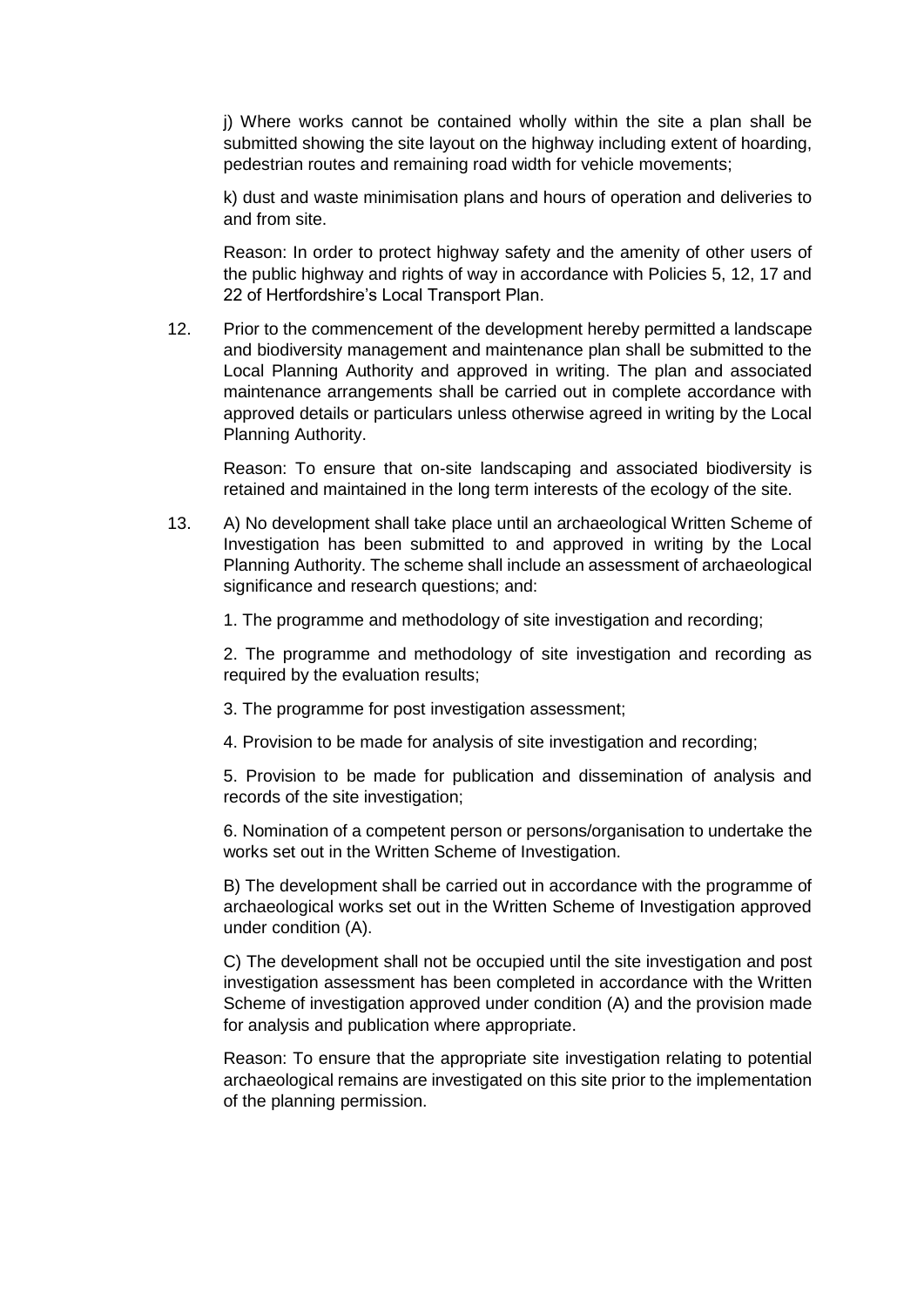14. Any evidence of contamination, encountered during the development of this site, shall be brought to the attention of the Local Planning Authority as soon as practically possible and development shall cease; a scheme to render the contamination harmless shall be submitted to and approved in writing by the Local Planning Authority, and subsequently fully implemented prior to the occupation of the development.

Reason: To ensure that any contamination affecting this site is dealt with in a manner that safeguards human health, the built and natural environment and controlled waters.

15. Prior to first occupation, each of the 24 proposed new dwellings shall have installed an Electric Vehicle (EV) ready domestic charging point.

Reason: To contribute to the objective of providing a sustainable transport network and to provide the necessary infrastructure to help off-set the adverse impact of the operational phase of the development on local air quality.

16. Any condition(s) recommended by the LLFA now that they have agreed no objections

#### Proactive Statement

Planning permission has been granted for this proposal. The Council acted proactively through positive engagement with the applicant during the determination process which led to improvements to the scheme. The Council has therefore acted proactively in line with the requirements of the Framework (paragraph 38) and in accordance with the Town and Country Planning (Development Management Procedure) (England) Order 2015.

#### Informatives

- 1. Storage of materials: The applicant is advised that the storage of materials associated with the construction of this development should be provided within the site on land which is not public highway, and the use of such areas must not interfere with the public highway. If this is not possible, authorisation should be sought from the Highway Authority before construction works commence. Further information is available via the website [https://www.hertfordshire.gov.uk/services/highways-roads-and](https://www.hertfordshire.gov.uk/services/highways-roads-and-pavements/highways-roads-and-pavements.aspx)[pavements/highways-roads-and-pavements.aspx](https://www.hertfordshire.gov.uk/services/highways-roads-and-pavements/highways-roads-and-pavements.aspx) or by telephoning 0300 1234047.
- 2. Obstruction of public highway land: It is an offence under section 137 of the Highways Act 1980 for any person, without lawful authority or excuse, in any way to wilfully obstruct the free passage along a highway or public right of way. If this development is likely to result in the public highway or public right of way network becoming routinely blocked (fully or partly) the applicant must contact the Highway Authority to obtain their permission and requirements before construction works commence. Further information is available via the website [https://www.hertfordshire.gov.uk/services/highways-roads-and](https://www.hertfordshire.gov.uk/services/highways-roads-and-pavements/highways-roads-and-pavements.aspx%20telephoning%200300%201234047)[pavements/highways-roads-and-pavements.aspx telephoning 0300 1234047.](https://www.hertfordshire.gov.uk/services/highways-roads-and-pavements/highways-roads-and-pavements.aspx%20telephoning%200300%201234047)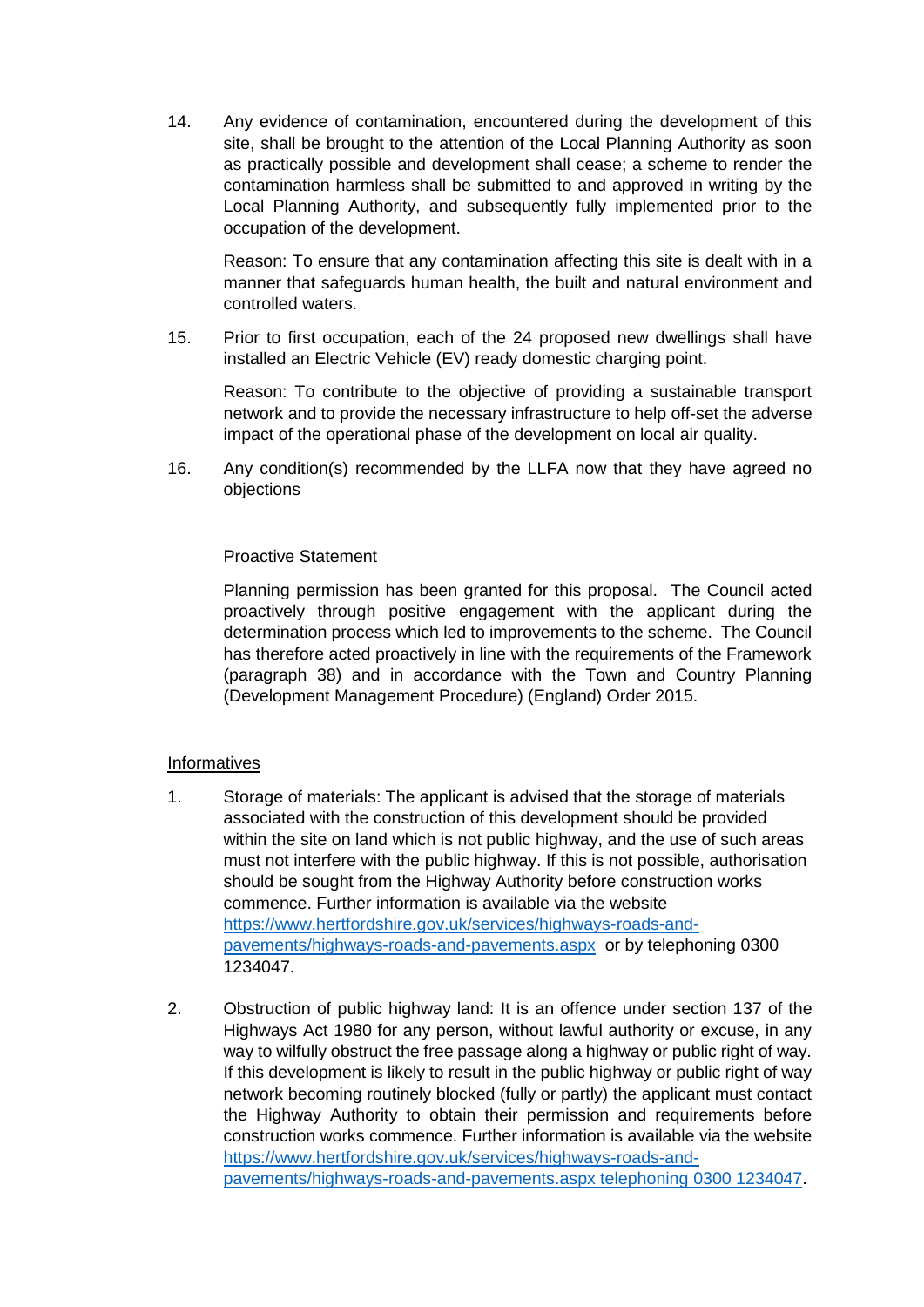- 3. Road Deposits: It is an offence under section 148 of the Highways Act 1980 to deposit mud or other debris on the public highway, and section 149 of the same Act gives the Highway Authority powers to remove such material at the expense of the party responsible. Therefore, best practical means shall be taken at all times to ensure that all vehicles leaving the site during construction of the development are in a condition such as not to emit dust or deposit mud, slurry or other debris on the highway. Further information is available via the website [https://www.hertfordshire.gov.uk/services/highways](https://www.hertfordshire.gov.uk/services/highways-roads-and-pavements/highways-roads-and-pavements.aspx)[roads-and-pavements/highways-roads-and-pavements.aspx](https://www.hertfordshire.gov.uk/services/highways-roads-and-pavements/highways-roads-and-pavements.aspx) or by telephoning 0300 1234047.
- 4. During the construction phase the guidance in BS5228-1: 2009 (code of practice for control and construction on open sites) should be adhered to. During the construction phase no activities should take pace outside the following hours: Monday to Friday 0800 to 1800 hours; Saturdays 0800 to 1300 and no work on Sundays or bank holidays.

# 5. **EV Charging Point Specification:**

A charging point shall be installed by an appropriately certified electrician/electrical contractor in accordance with the following specification. The necessary certification of electrical installation should be submitted as evidence of appropriate installation to meet the requirements of Part P of the most current Building Regulations.

Cable and circuitry ratings should be of adequate size to ensure a minimum continuous current demand for the vehicle of 16A and a maximum demand of 32A (which is recommended for Eco developments)

o A separate dedicated circuit protected by an RBCO should be provided from the main distribution board, to a suitably enclosed termination point within a garage or an accessible enclosed termination point for future connection to an external charge point.

o The electrical circuit shall comply with the Electrical requirements of BS7671: 2008 as well as conform to the IET code of practice on Electric Vehicle Charging Equipment installation 2012 ISBN 978-1-84919-515-7 (PDF). This includes requirements such as ensuring the Charging Equipment integral protective device shall be at least Type A RCD (required to comply with BS EN 61851 Mode 3 charging).

o If installed in a garage all conductive surfaces should be protected by supplementary protective equipotential bonding. For vehicle connecting points installed such that the vehicle can only be charged within the building, e.g. in a garage with a (non-extended) tethered lead, the PME earth may be used. For external installations the risk assessment outlined in the IET code of practice must be adopted, and may require additional earth stake or mat for the EV charging circuit. This should be installed as part of the EV ready installation to avoid significant on cost later.